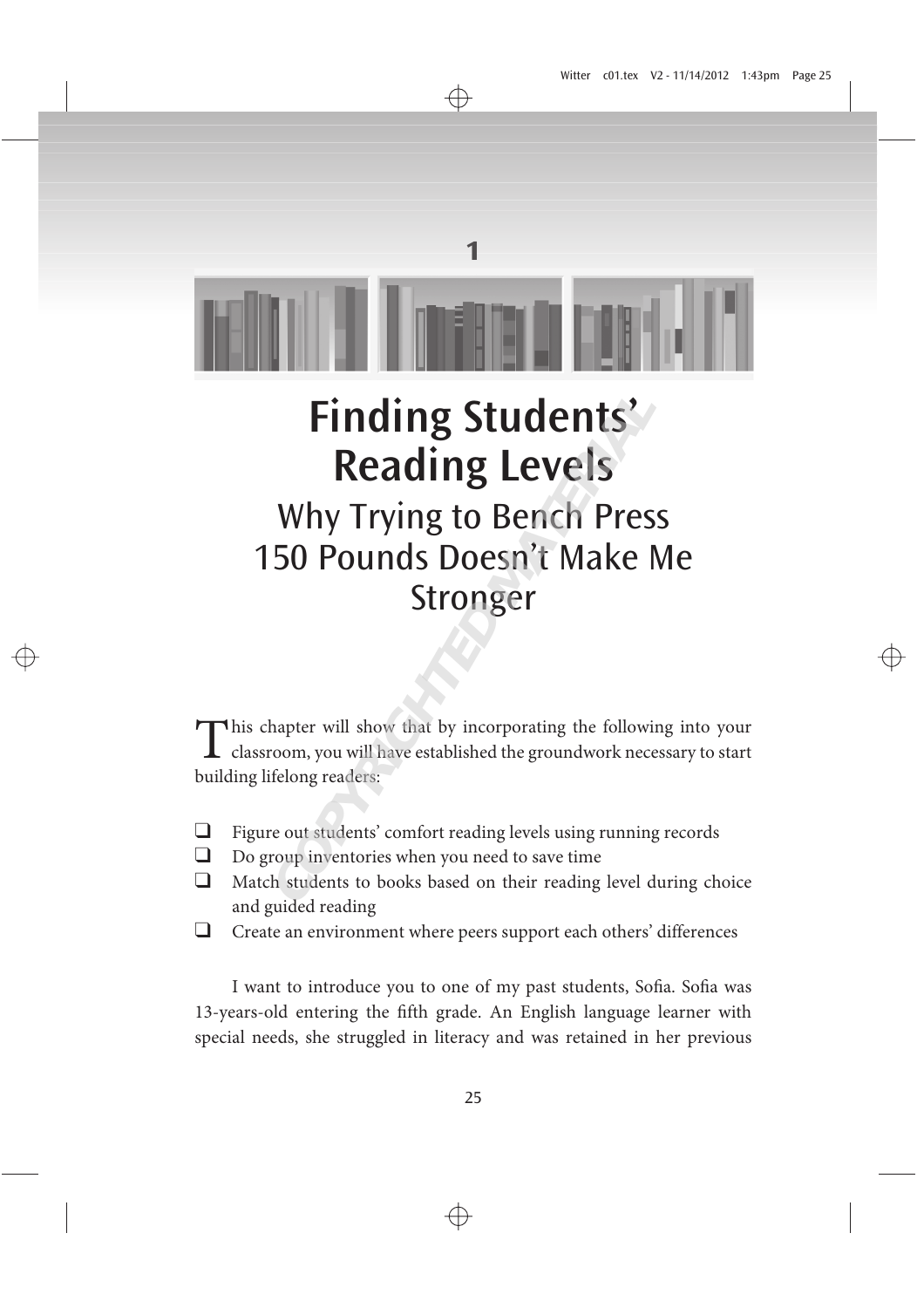*Rigor isn't throwing students in the deep end of the pool and hoping they don't drown. Rigor is leading the development of each student so that they become incrementally stronger and stronger.*

school three times. As the U.S. Department of Education reported in 2003, 8 million students in grades 4 through 12 are struggling readers, so Sofia wasn't alone. In 2007, Sofia received a reading assessment to determine what texts she could read comfortably. Sofia read aloud a

couple paragraphs from *A Wrinkle in Time*, a text frequently recommended for 13-year-olds. She miscued, stumbled, or made up over 85% of the words. After 30 seconds, her voice started to shake. After 40 seconds, 100% of the words were invented. Her read-aloud made me want to reach out in empathy. Have you ever done something so frustrating that it seemed at the time impossible? It's like watching me try to do a pull up. However, *A Wrinkle in Time* is a text deemed appropriate for Sofia's age level, and students like Sofia reading below grade level are being asked to read it when they cannot, yet.

The key word is *yet*.

This chapter will show why *A Wrinkle in Time* wasn't right for Sofia at that moment. This book will show how to boost readers like Sofia so *A Wrinkle in Time* becomes a comfortable text.

Impossible will become possible for your readers. Reading is just like weightlifting. If I tried to bench press 150 pounds today, I couldn't. I wouldn't get stronger and I would leave with some broken bones because 150 pounds is beyond my ability. But if I did what I could do, 30 pounds comfortably, and tried 40 pounds a few times this week, I would slowly become stronger. Eventually, 40 pounds would become no problem, and then I could try 50.

A good approach to reading follows the same philosophy. We figure out what kids can read comfortably, and encourage them to read a ton of books with a similar difficulty level. In addition we develop their skills by guiding them with harder texts (akin to 40 pound weights) until those texts become easier. Then, voila! Kids are able to do those harder texts `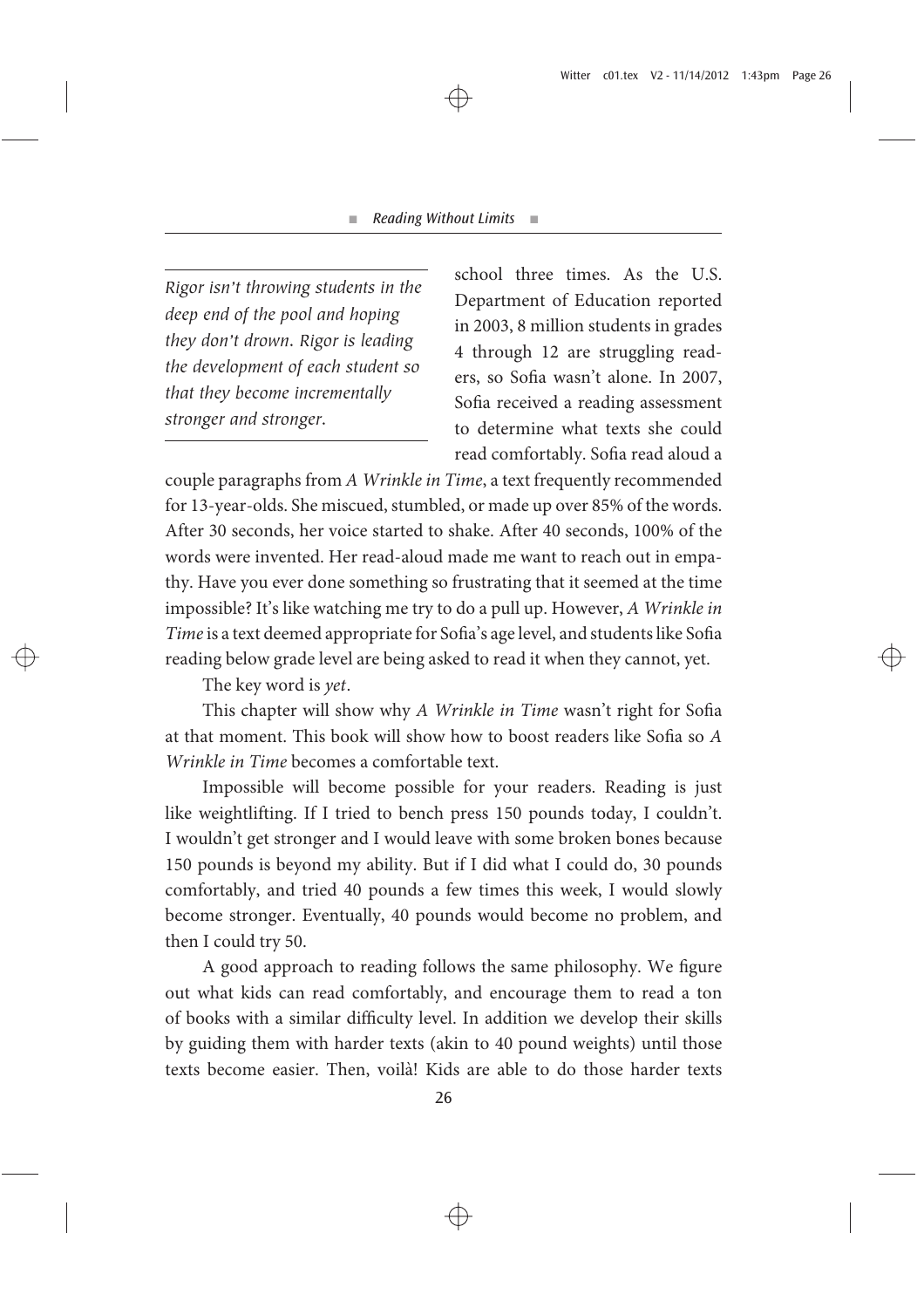with ease, becoming *Reading Without Limits* readers. That's what rigor is. Rigor isn't throwing students in the deep end of the pool and hoping they don't drown. Rigor is leading the development of each student so that they become incrementally stronger and stronger.

How do you start matching texts to kids accurately? What is appropriate for Sofia to read? We follow the same



**Figure 1.1** Getting Comfortable During Choice Reading

principles that a physical trainer follows. Don't start with their age. Don't start with their grade-level. A trainer doesn't just look at your age when you walk into the gym. She diagnoses your ability by asking you to press weights. Then she gradually adds more until she determines what you cannot do. This chapter will show that to determine your students' reading levels, you give them different leveled texts on a developmental continuum that become increasingly difficult until you determine what they cannot do. Then you can match them to texts that they can read comfortably with excellent fluency, guide them with texts that are a little too hard, and push their reading ability with shared reading. That is why leveled reading is the basis for the *Reading Without Limits* program. We need to first identify our students' comfort zones for choice reading, then push them with guided reading on their comfort plus level, and finally practice high-level rigor with shared texts.

#### **2/3 (AVERAGE AGE OF STUDENTS) = THE READING SPAN**

For most classrooms, readers are on a range of reading abilities, in many cases a span of six years, according to the thorough reading researcher Thomas Gunning. The range of reading levels in a class is usually two-thirds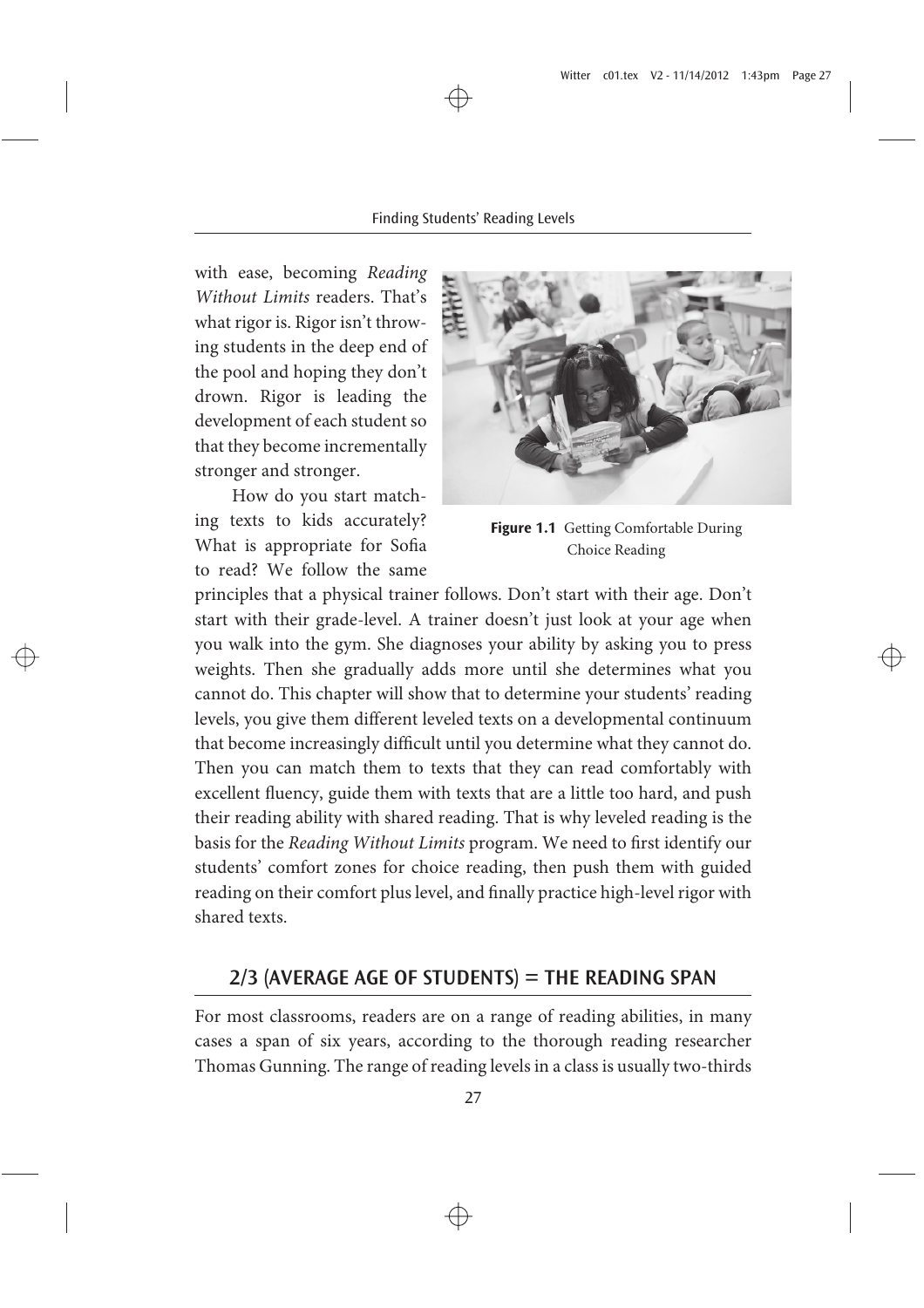

**Figure 1.2** Students Reading on Different Levels During Choice Reading

the average age of students. The average age of fifth graders is 10. Two-thirds of 10 is 6.3. That means on average you may have a range of second to eighth grade reading levels in a fifth grade classroom. The span only increases as students get older. With such a span, we need to differentiate the reading material.<sup>11</sup> Figure 1.2 shows Alex reading *The Kite Runner* and Theo reading *Time Warp*

*Trio*. That's a span of over six years in reading ability. The class runs smoothly because each seventh grader is matched to the appropriate level text in his or her comfort zone.

For teachers who studied education in school, you might have heard of a theorist named Lev Vygotsky who championed developmental learning. Vygotsky believed that we are each on our own developmental continuum and therefore we have our own individual needs. This is why Sofia shouldn't be reading *A Wrinkle in Time*, yet. Parents know that first hand. Just because your child is 12 months old that doesn't mean she is walking. Lev Vygotsky makes the case for differentiated instruction and describes three zones of learning. $12$ 

- **The Zone of Actual Development** is where a learner can do the task independently without help. This is what I have been referring to as the *comfort zone*. Weight lifters who do many reps are in their comfort zone. Choice reading should take place in this zone.
- **The Frustration Zone** is where work is too difficult, even with the teacher's support, the zone that Sofia demonstrated. For the most part, we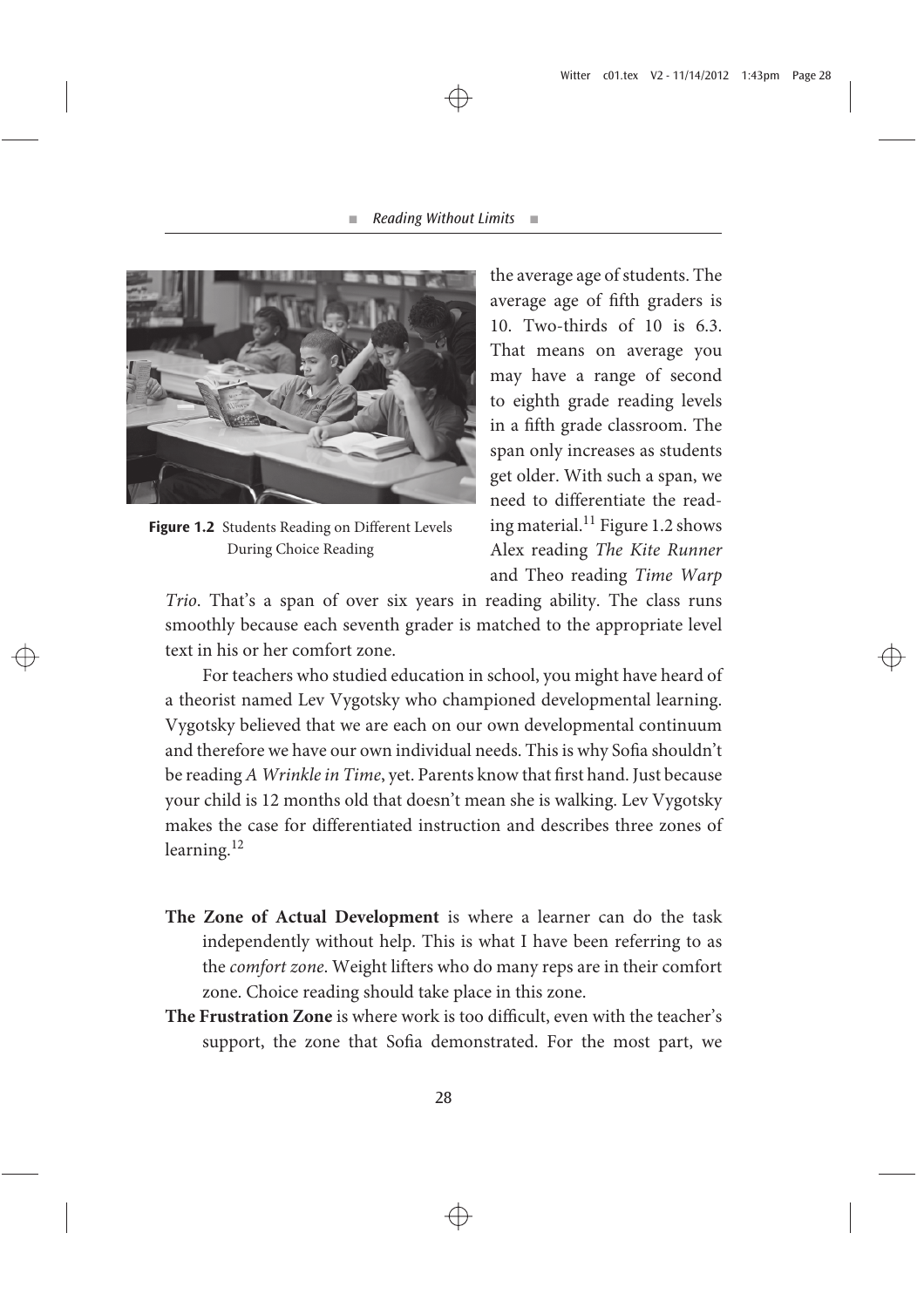shouldn't be giving any work to kids in the frustration zone. Kids aren't going to become better readers if you give them frustration zone work; in fact, they are going to become more disengaged from school. That doesn't mean that you can't give them difficult work, just stay away from the frustration zone. If learners are working in their frustration zones, it must be carefully planned, clearly communicated with empathy, and be limited to short periods.

**The Zone of Proximal Development** is where learners can accomplish the task with the help of their teacher. That's the ideal zone for shared and guided reading.

Go to www.reading-without-limits.com for a list of commercial reading inventories if your school doesn't already have one. Here is a list of some of my favorites:

- Teachers College Running Records: This inventory is my favorite because it is quick to use, free, and includes authentic texts. You typically can pinpoint a reading level in 10 minutes.
- QRI-5: This is a great choice if you want a more comprehensive assessment. It includes word lists and listening passages.
- Comprehensive Reading Inventory: If you have Spanish-speaking students, this assessment includes Spanish assessments so you can determine students' English and Spanish reading levels.
- Make It Yourself: If you have a leveled classroom library, you can ask kids to read 100 words straight out of the book with follow-up comprehension questions. You can also supplement a purchased reading inventory with your own leveled texts to add more authentic passages to your assessment kit.

If you don't already have one in your school, choose a reading inventory, make lots of copies, and create a schedule that allows you to meet with each student.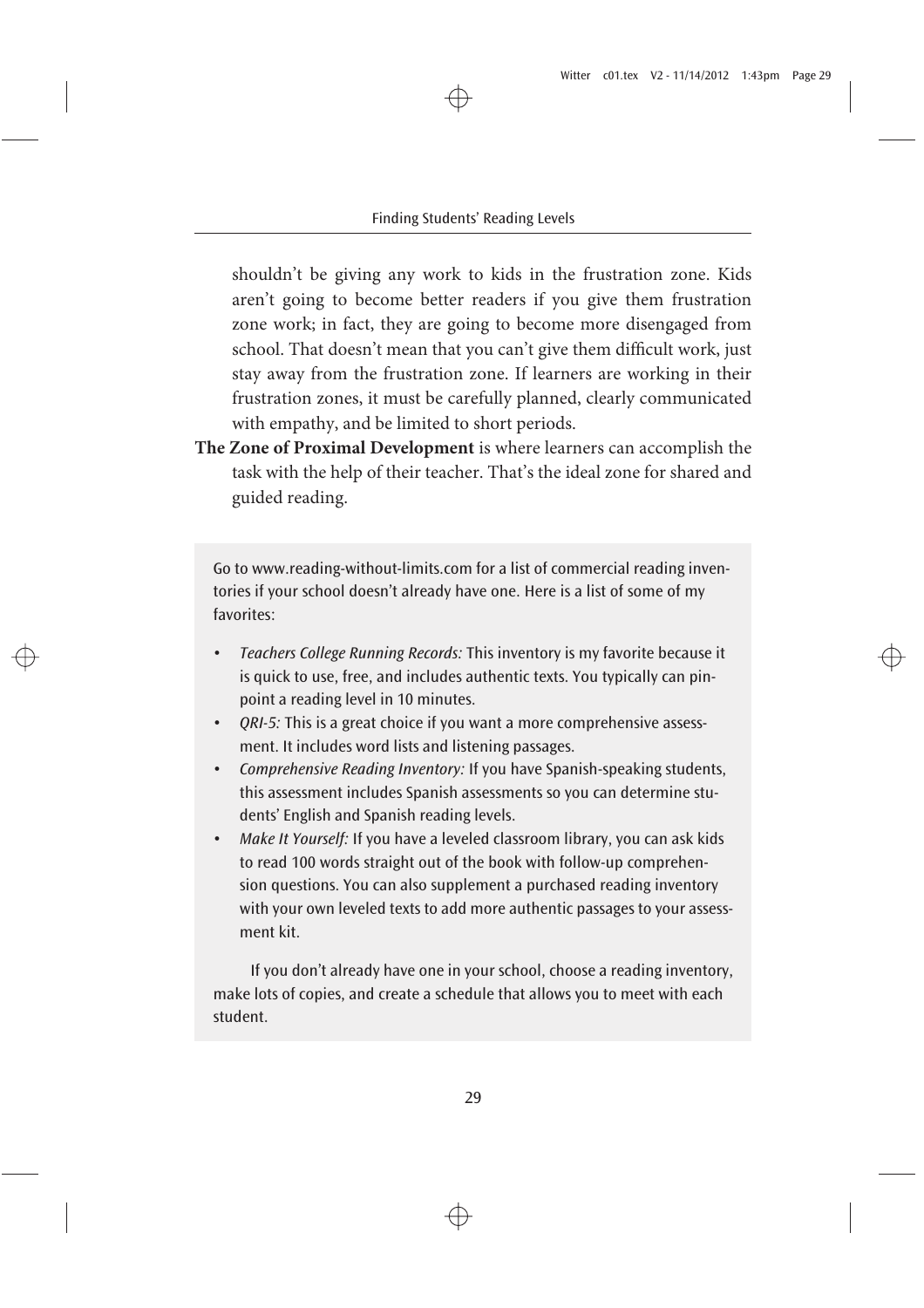The implications are clear: We need to assess reading levels in order to make sure kids are working in a zone where they can learn. Thus, the first step in developing a strong reading program, and the first step we take in *Reading Without Limits*, is to find our students' levels. This step applies to all teachers, whether you are teaching struggling readers in high school or students ranging from emergent to fluent in elementary school. It is also extremely relevant if you aren't a reading teacher. What if you are giving students material, from word problems to work in textbooks, in their frustration zone? This chapter will show you how to find an answer to that question.

I will show practical ways to assess reading levels, both for teachers with more time and teachers with very little time, in all grades. If your school already has an assessment in place that determines reading levels, this chapter shows kid-friendly ways to supplement your program. Mix and match the suggestions to best suit the needs of your students, classroom, and school. Once you determine what your students can read comfortably, then choice reading, guided reading, and shared reading will all fall into place.

# **DETERMINE A STUDENT'S READING LEVEL BY USING A RUNNING RECORD**

There are many different ways to assess student reading levels, ranging from commercially developed inventories to teacher-developed approaches unique to each classroom. No matter which method you choose, we have found at minimum it should be able to do the following:

- Determine a student's comfort reading level
- Be scaled so that it measures progress
- Assess students' reading fluency, ability to decode, reading comprehension, and ability to retell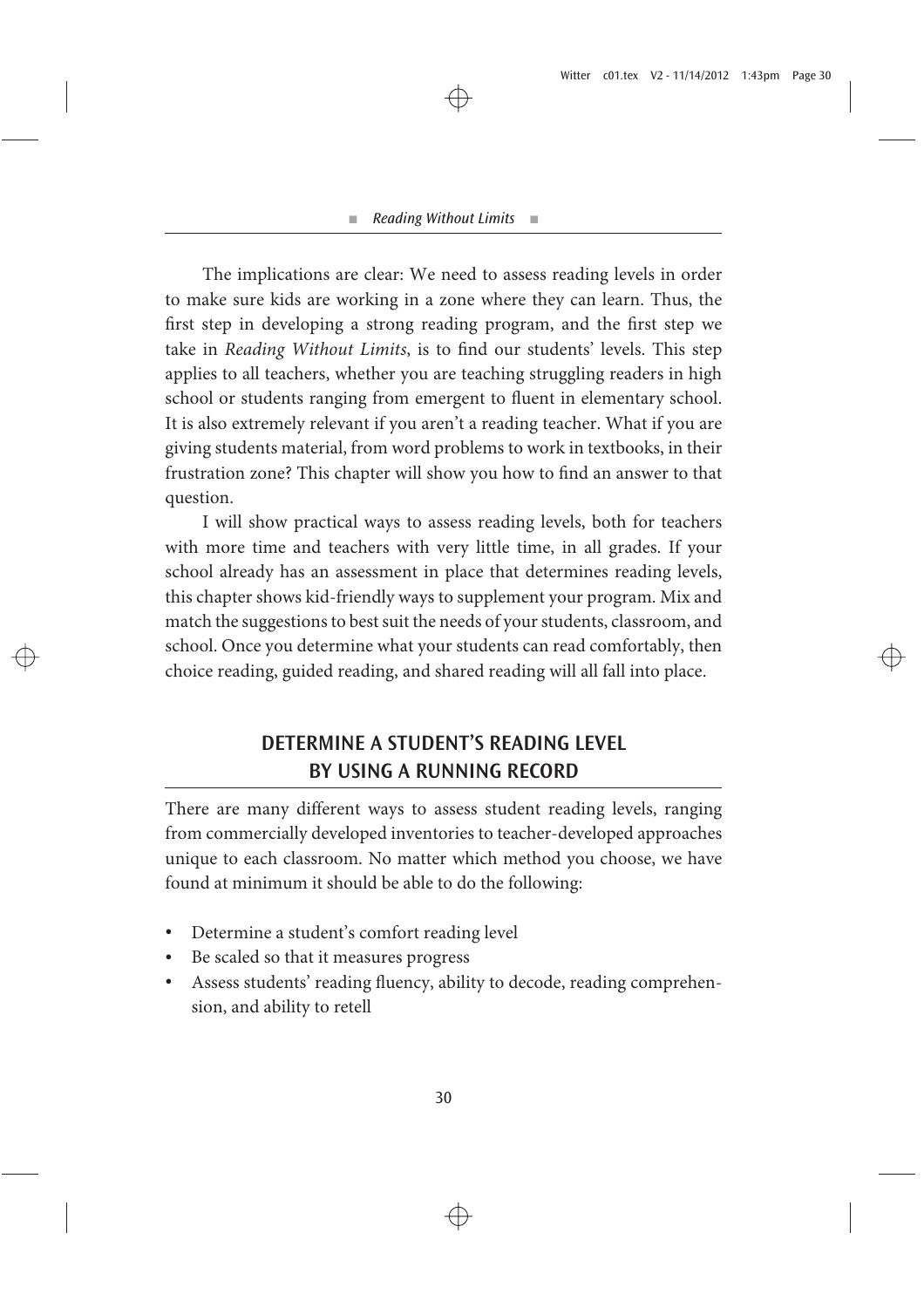In order to do all of the above, we administer one-on-one reading assessments. My favorite is running records, developed by New Zealand reading researcher Marie Clay.<sup>13</sup> Running records ask students to read a passage out loud so we can assess fluency and decoding. Halfway through the reading, students read on in their heads. After the reading, students answer comprehension questions and retell.

There are many commercial running record inventories available, many for free, that produce running records as a system. These reading assessment systems provide a range of texts on different levels of difficulty. Using the texts and the questions provided, you match students to the texts that they can read comfortably. Running records require meeting with a student one-on-one. I know one-on-one assessments may not be realistic for every teacher. Some high school teachers teach upward of 200 students a day. Therefore, in the section that follows I suggest alternatives for teachers who aren't able to do one-on-one inventories. But I recommend one-on-one assessments above all others.

Here is an example of a running record. It is divided into three parts.

- 1. Students read 100 words aloud so you can assess fluency and decoding
- 2. Students read on in their heads
- 3. Students answer comprehension questions and retell the passage

As a student is reading aloud, the teacher takes notes. Determine if a student makes an error as she reads aloud (a miscue) or self-corrects herself (not a miscue). Basically, you are looking for your student's percentage accuracy with a passage. If the passage is just right, the student will read with 96% or better accuracy. I will explain why 96% is an important number in the next section. That's why running records stop oral reading at 100 words. It's simple math!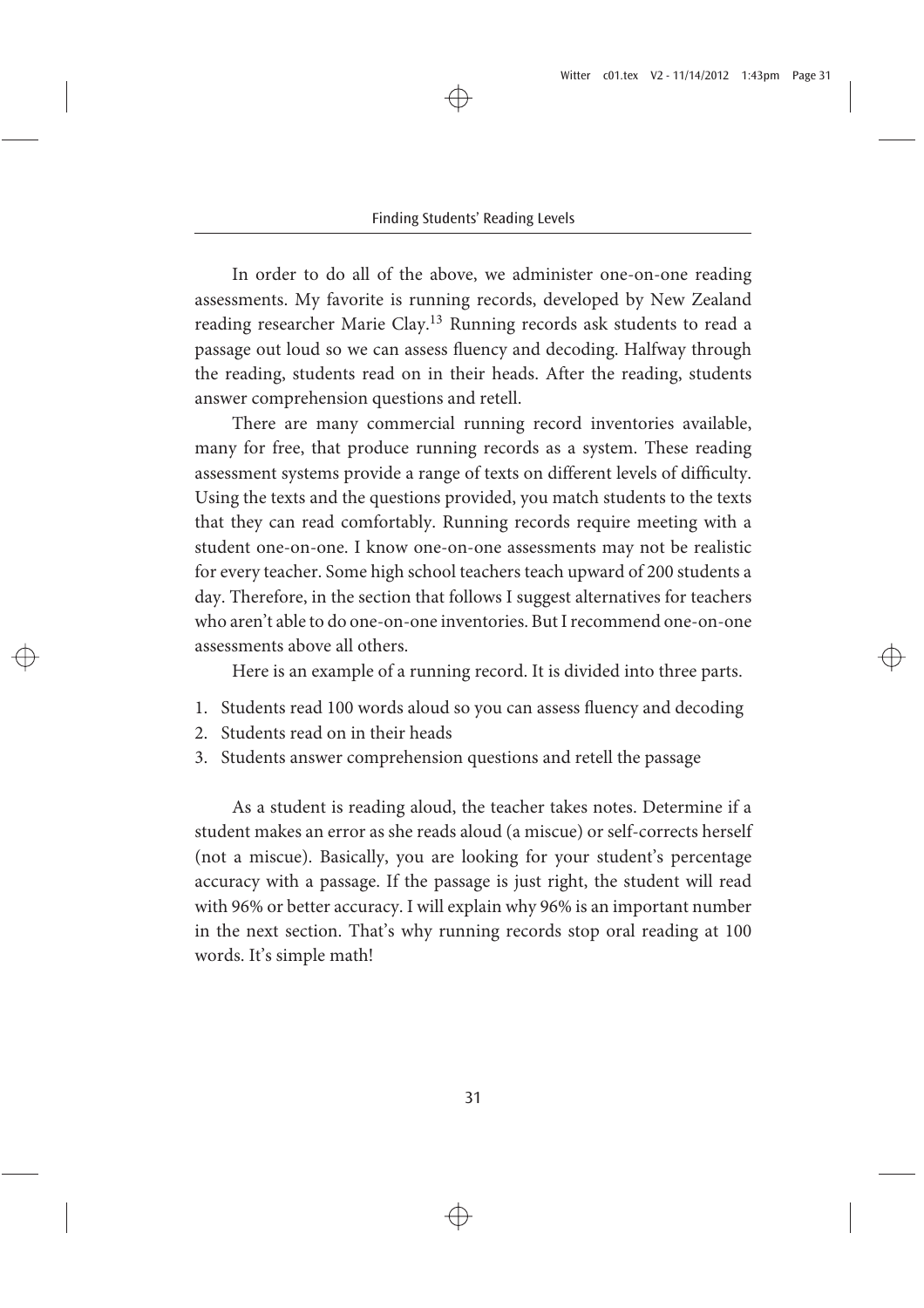#### **Alex Rodriguez**

Imagine you are about to graduate high school. One of the most famous baseball teams gives you a call. They want you to play for them! This is exactly what happened to Alex Rodriguez.

At eighteen years old, Alex Rodriguez played his first major league game. He started with the Seattle Mariners. Rodriguez, or A-Rod, is now famous for playing for the New York Yankees.

1. The section above the line includes 100 words. Ask the student to read it out loud. Track how many words the student accurately is able to read or decode. Each time they make a mistake, write down what they said. Note their fluency: Is it smooth?

2. Students read the rest of the passage in their heads.

3. Then, students answer multiple comprehension questions that range in difficulty. In addition, they retell the passage in their own words.

Rodriguez was picked first out of every player to play when he was just eighteen years old. This happened in 1993. It took A-Rod three years to start leading the pack. After three years playing

with the Mariners, he had the best batting average in the league. He also hit 36 home runs. In 1998, he became the third player in all of history to hit 40 home runs and steal 40 bases in one season. He was definitely "out of the park"!

After a couple of trades, A-Rod started playing for the New York Yankees. This was great for Rodriguez, because he got to also play with his best friend. Wouldn't you want to be on the same team as your best friend? Together, they also made it to the World Series!

#### **Comprehension Questions:**

(Retell) Can you tell me what the passage was about?

- 1. (Identify detail) How old was Alex Rodriguez when he first played for the Major Leagues?
- 2. (Interpret multiple details) When did Rodriguez start demonstrating that he was a baseball star?
- 3. (Make inference) What does the following mean? ''It took A-Rod three years to start leading the pack.'' Why?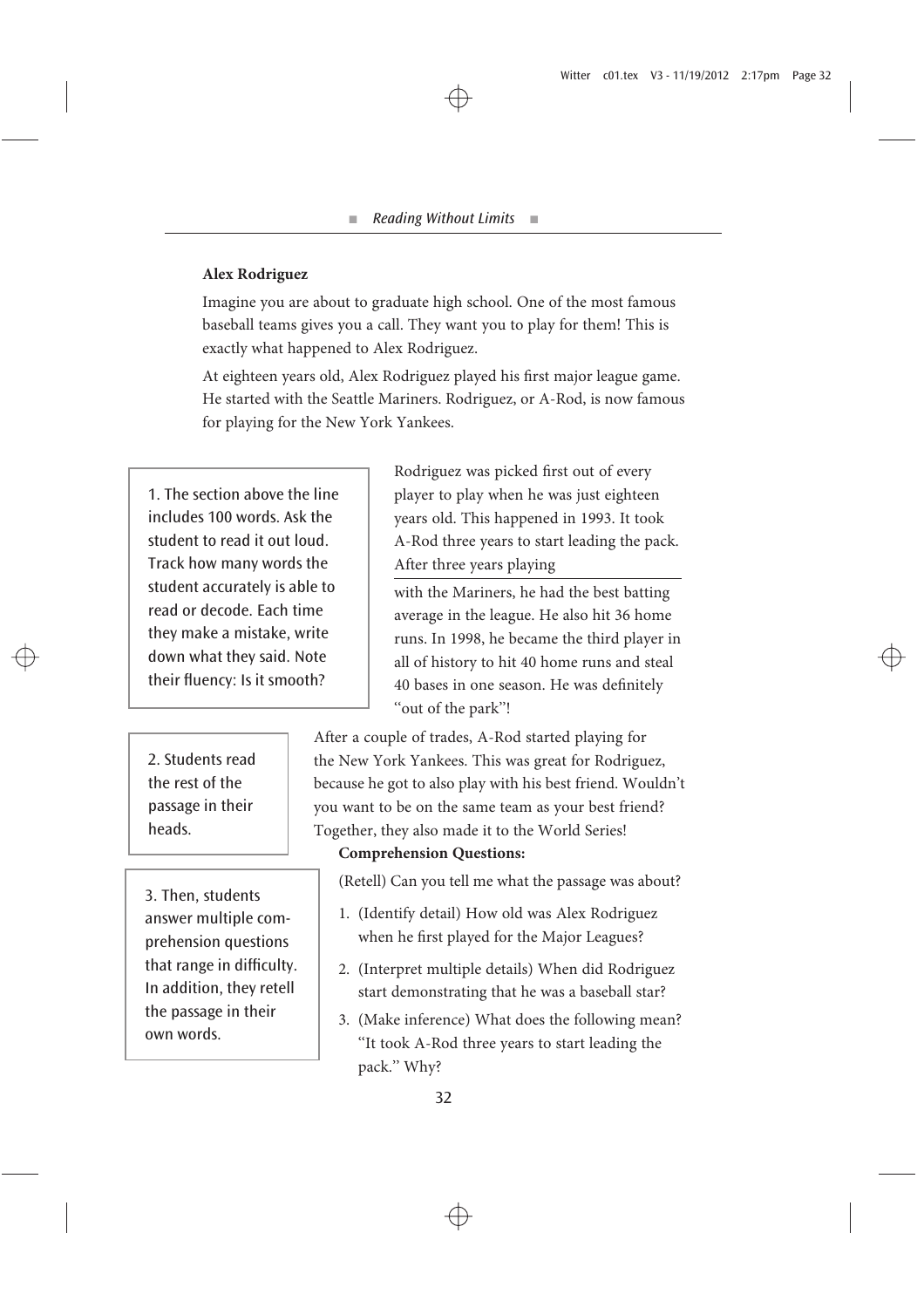#### **Record Miscues with a Running Record**

In order to determine a student's comfort level, you need to record percentage accuracy as they read. As the student is reading, record miscues: mispronunciations, insertions, omissions, and any words that you shared because the student asked for help. Miscues subtract from percentage accuracy. If a student makes five miscues out of 100 words, then they read the passage with 95% accuracy. For instance, if a student says ''sweet'' instead of ''sweat,'' leaves off the ''s'' on the end of a word, or adds a word like "the" to the sentence, these are all errors that count against percentage accuracy.

#### **The Difference Between Self-Corrections and Miscues**

In addition, record self-corrections: hesitations, corrections, or repetitions. If a student miscues a word and fixes it later, do not count it as an error. Self-corrections do not take off from percentage accuracy. Table 1.1 shows what distinguishes miscues from self-corrections.

Running records also include comprehension questions and time to retell. Start with the retell. Proceed level by level until you find texts that students read with 96% or better fluency and decoding and 90% or better comprehension. That means you found their comfort level. Table 1.2 shows how to determine whether or not a text is at a students' comfort, guided, or frustration level.

#### **Evaluate Comprehension with Tiered Questions and a Retell**

When evaluating the retell, consider if students incorporated any miscomprehension as part of the accuracy score for comprehension. However, if you

| Miscues (count off accuracy)      | Corrections (do not count off accuracy) |  |
|-----------------------------------|-----------------------------------------|--|
| Mispronunciation                  | <b>Hesitations</b>                      |  |
| Insertion (sound or word)         | Corrections                             |  |
| Omission (partial or whole words) | Repetitions                             |  |

| <b>Table 1.1</b> The Difference Between Miscues and Self-Corrections |  |
|----------------------------------------------------------------------|--|
|----------------------------------------------------------------------|--|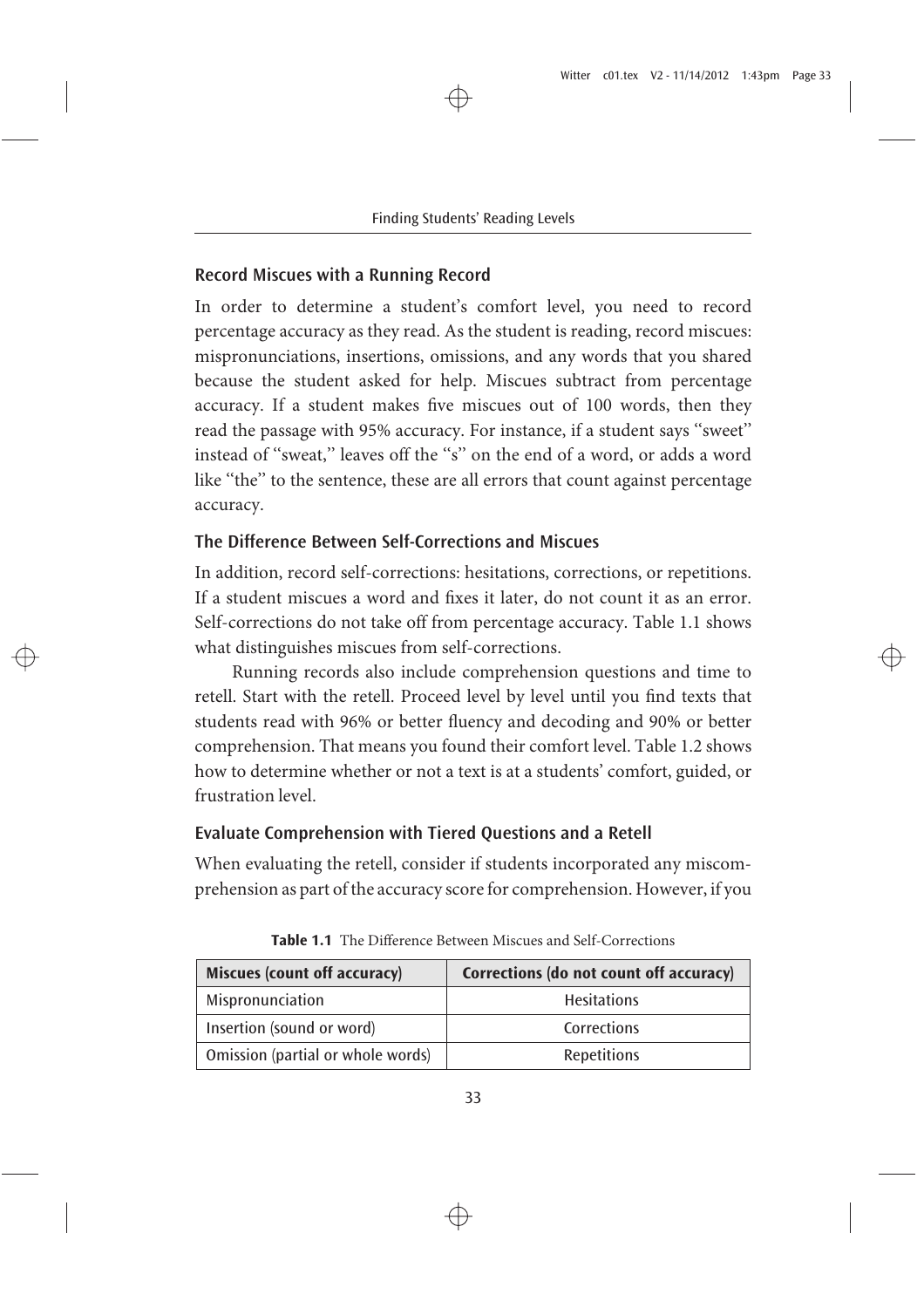|                                                              | <b>Word Accuracy</b> | <b>Comprehension Accuracy</b> |
|--------------------------------------------------------------|----------------------|-------------------------------|
| <b>Comfort Level for Choice Reading</b>                      | $96\% +$             | $90\% +$                      |
| <b>Guided Reading Level for Guided</b><br>and Shared Reading | 76–95%               | $75% +$                       |
| <b>Frustration Level</b>                                     | 75% or below         | 50% or below                  |

Table 1.2 How to Calculate a Student's Comfort Level

haven't taught students how to retell yet, then don't count an incomplete retell as part of their comprehension accuracy score yet. Some commercial running records come with retell rubrics. Try to find the passage that a student can retell comfortably with few or no errors for the comprehension questions: that's their comfort level.

#### **Where to Start?**

I highly recommend choosing a running record inventory that has been prepared for you. My favorite inventory is the Teachers College Running Records, which are available for free on the Teachers College website. This inventory comes with everything you will need, including running record student and teacher passages. I typically start about two years below a student's grade (not age) level when beginning a running record as a baseline. If they rock it, I jump up a couple years. Otherwise, I continue administering running records moving up the continuum until I find where they hit about 96% accuracy and good comprehension. It's just like weightlifting *...* find the spot right before their arms start to quiver.

Visit www.reading-without-limits.com to see reading assessments in action for a range of levels, as well as the notes teachers took for each assessment.

#### **Kid-Friendly Way to Start the Assessment**

Students may become stressed when they get an individual reading assessment. It can almost feel like a pop quiz. If you purchased an inventory, it might include a script for how to start the assessment. I find that many kits'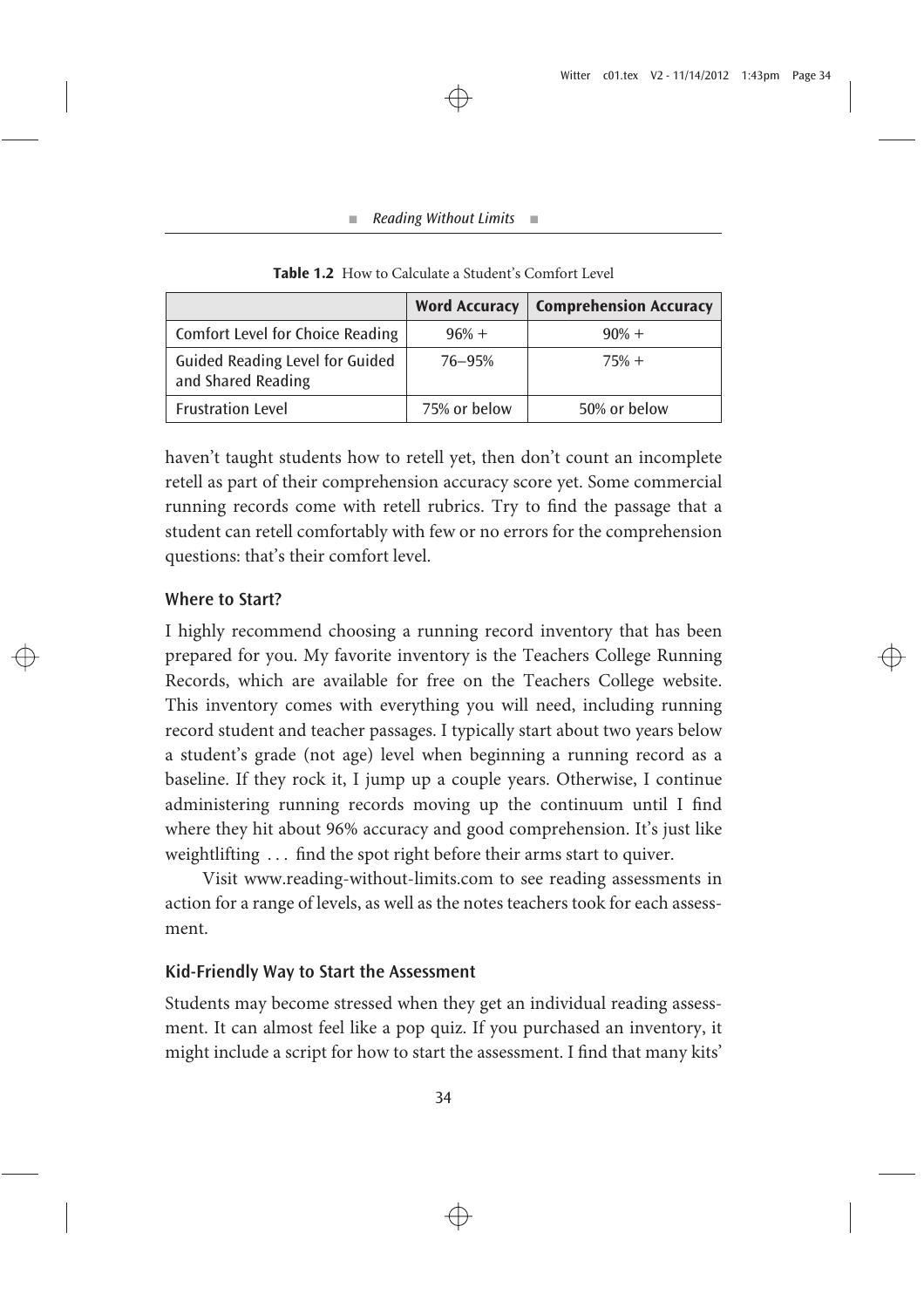scripts are too formal and potentially scary—especially for a struggling or disengaged learner. Here's what I say, regardless of the inventory, to keep it kid-friendly to ease comfort. We used this script with great success with the incarcerated youth who are wary of one-on-one meetings.

- **Establish Purpose:** We are about to do a reading assessment so I can figure out what books to recommend to you.
- **Determine Personal Habits:** What does reading look like in your day? What was the last book that you read? Has a teacher ever given you a reading level before? What did the teacher say?
- **Explain Process:** (If the test asks students to read aloud) You are going to start by reading aloud. Then, halfway through, I'm going to stop you and ask you to keep reading on your own. If you make a mistake as you read aloud, it's OK to go back and fix it. I want you to do your best. At the end of the passage I'm going to ask you a few questions about the passage. You can go back as often as you like to find the answers, if that's easier for you. Have you ever done something like this before?
- **Check-in:** How are you feeling? Do you have any questions?
- **Address Common Concern:** You may notice that I'm taking some notes. Don't worry about it; they just help me remember!

#### **Testing Frequency**

The ideal frequency is to administer a new running record, or whatever assessment you may be using, every six to eight weeks until students are on grade level. We do this because we found that most students move up comfort levels every six to eight weeks. For students on grade level, we administer assessments every term. I recommend frequent assessments because it pushes kids to their fullest potential.

#### **Find Time**

One of the biggest pitfalls is finding time to administer running records. Therefore, plan to set aside time to meet with each student individually.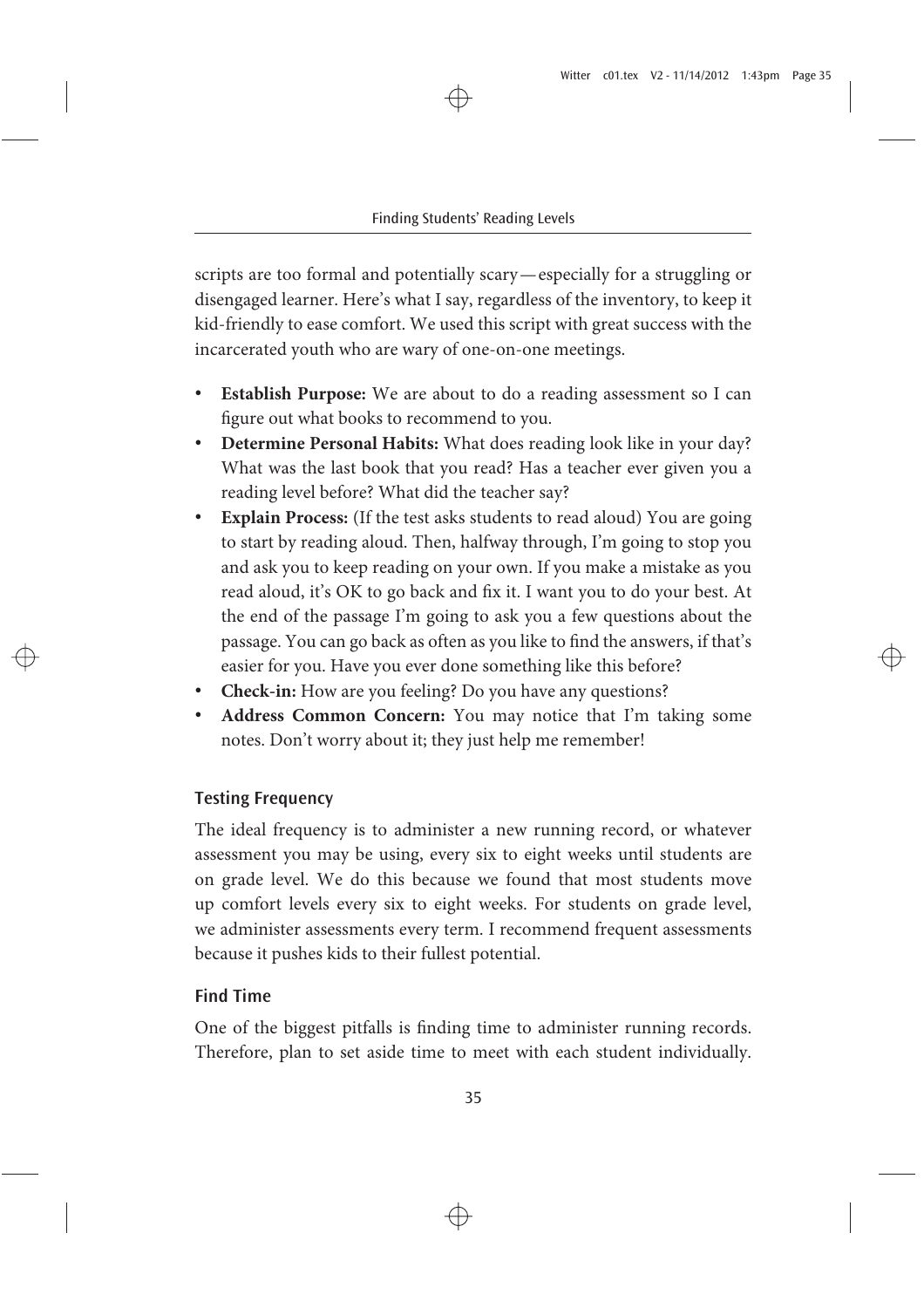With our schedules, this is really hard to do. In our first year at KIPP Infinity, Michael Vea, the nonfiction studies teacher, and I met each student at their local library to administer the reading inventory before the school year started. Now when students come to the school to register, we have half a dozen teachers on hand to administer the reading assessment over the course of a few hours. That system is much more sustainable! Your school might already have a schedule in place for you to administer the inventory. But some schools do not. If you find yourself in the latter category, as I did in my previous schools, my best advice is to try to administer the inventory as quickly as possible. Make a schedule and stick to it. Or find colleagues to help. For secondary teachers, try using lunchtime and time before or after school. For elementary or self-contained teachers, create centers activities that allow you to do running records while the rest of the class is busy doing something different. The sooner you know your students' reading levels, the sooner you can start choice, guided, and shared reading.

*Sabrina,*

■

■

*I'd love to spend time getting to know you a little better as a reader.*

*You have an appointment with me this Wednesday at 12:30. Please meet me in the classroom and bring your lunch. You don't need anything else. It should take about 15 minutes.*

*See you then!*

*Mrs. Witter*

# **IF YOU DON'T HAVE TIME FOR ONE-ON-ONE RUNNING RECORDS DO GROUP INVENTORIES**

If administering one-on-one assessments isn't practically possible, here are some other ideas for ways to determine a student's comfort reading level.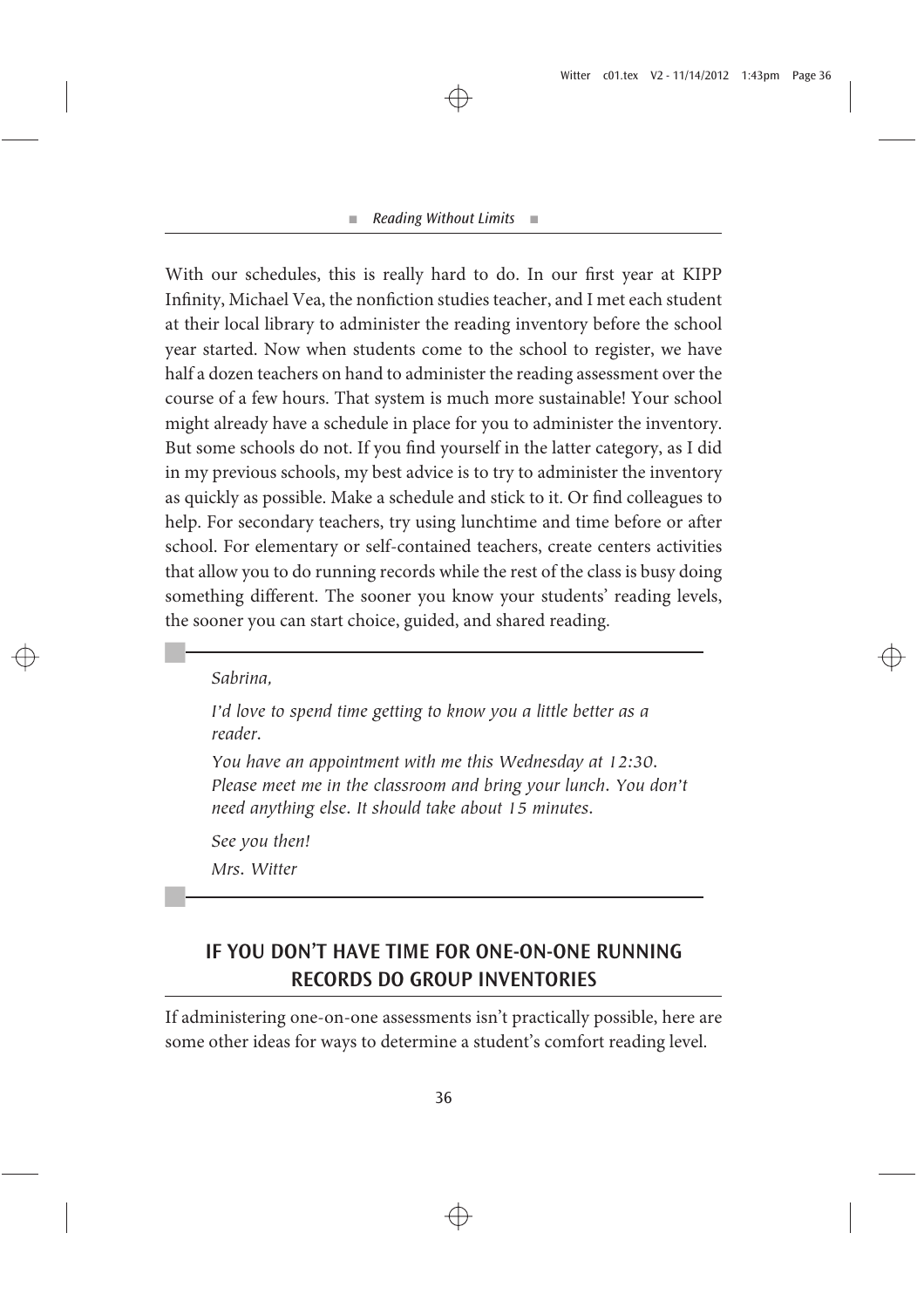#### **Five-Finger Test**

Teach students the five-finger test. Students read a page aloud to themselves. If they don't know the meaning of five words on one page, the book is too hard. If they don't know the meaning of one word or fewer, the book is too easy. To find their comfort level, students should be aiming for not knowing about three words a page. Teach students to do a spot check at the beginning and middle of the book. The five-finger test is great for elementary students.

#### **Self-Evaluation**

In class, give students a selection of texts to read, but don't put them in leveled order. Ask students to read through the materials and answer comprehension questions for each. Then ask students to self-identify the text that they felt most comfortable with. This will give you at least a ballpark of what texts your student should be reading. It's also a great indication of how well students self-assess. Then, once you set up reading conferences in your class, you can ask kids to read the text level that they identified aloud to see if it falls within 96–99% accuracy. Self-evaluation is a great tool to use for secondary students.

#### **Group Inventories**

Inmy first couple years of teaching, I used group inventories becausemy class periodswerevery shortand Ididn'thave theopportunity togiveinventories to students outside of class. The QRI-5 provides a group administration option for grades three and above. In a group inventory, students are given gradelevel passages to read independently. For students who do well, give a harder passage the next day. For students who struggle, give an easier passage. You can assign this for homework. Then assess students who don't do well comprehensively to get more information. Group inventories do not allow you to hear students read aloud, but they are practical if you are running low on time and provide a starting point. They work well in any grade. Many are available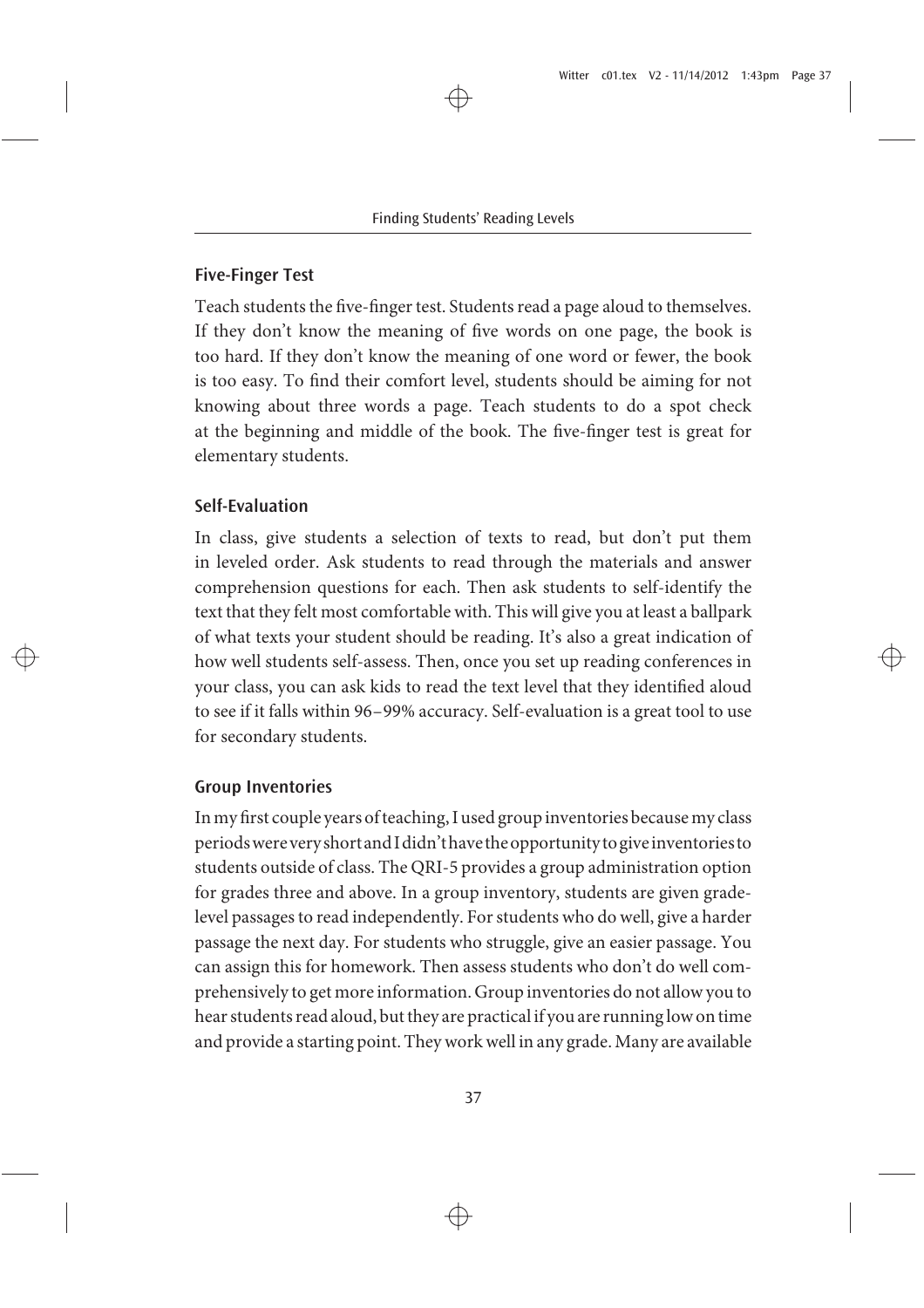online, such as the Measures of Academic Progress (MAP) assessment, if you have computers in your classroom.

# **MATCH STUDENTS TO BOOKS BASED ON THEIR COMFORT LEVEL**

Now it's time to match kids to texts. All of the different reading inventories use different scales: some use letters, lexiles, or numbers. Table 1.3 shows the most common developmental reading scales and how they correlate to grade level.

Most approaches to scaling books look at vocabulary, sentence structure, and the overall structure of the text. It's actually really cool! Books on the lower developmental end start off simply: typically with one plot in fiction or one main idea in nonfiction. But as books become more difficult, their structures become more complex. If you want to see how these formulas calculate levels, check out the Fry graph readability formula on www.reading-without-limits.com.

| Grade          | <b>Fountas and Pinnell Letter</b> | <b>Lexile</b> | <b>DRA</b>    |
|----------------|-----------------------------------|---------------|---------------|
| K              | A-E                               | $200 - 400$   | A-1 through 3 |
| 1              | $D-I$                             |               | $4 - 16$      |
| $\overline{2}$ | $I-M$                             | $300 - 600$   | $18 - 30$     |
| 3              | $N-P$                             | $500 - 800$   | $30 - 38$     |
| 4              | Q, R                              | $600 - 900$   | $40 - 42$     |
| 5              | $S-U$                             | $700 - 800$   | 44            |
| 6              | $V-X$                             | 700-1050      |               |
| 7              | Υ                                 | 850-1100      |               |
| 8              | Z                                 | $900 - 1150$  |               |
| $8+$           | $Z +$                             | 1000-1200     |               |

**Table 1.3** How Different Reading Levels Correlate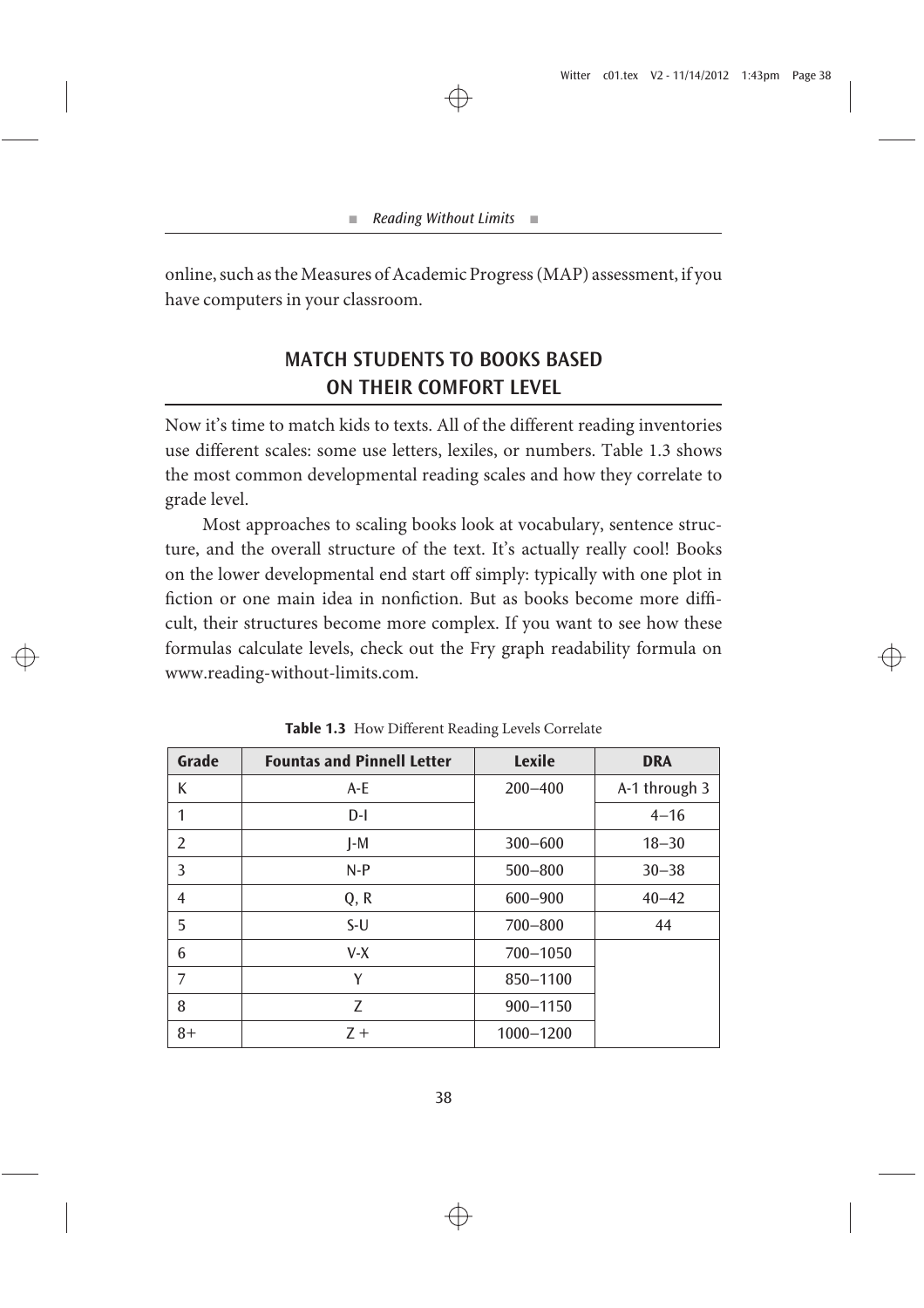Which books students read and how they are matched will depend upon what kind of reading they are doing. Next I give some guidelines for matching students to choice, shared, and guided reading texts. Now that you've identified your students' comfort zones, it's time to match them to texts to read during choice, guided, and shared reading.

#### **Texts for Choice Reading**

Match students to texts where they are able to decode 96% or more words and have at least 90% comprehension of the texts. These are texts that students can read comfortably. Give students the opportunity to choose their books, and allow tons of time for students to read those books. If your library for choice reading is leveled, you can show kids where to go to find their comfort level.

#### **Texts for Guided Reading**

Texts that fall a grade level above comfort level are a student's guided reading level or comfort-plus level. These texts are teacher-chosen and usually shorter than a text a student would choose for choice reading. Teachers group students according to their guided reading level, and they might have half a dozen groups at once in their classroom. Avoid matching students to guided reading texts where students decode less than 75% of the words or where their comprehension falls below 75%.

#### **Texts for Shared Reading**

The teacher chooses shared reading texts and everyone in the class reads the same text. These texts are more difficult than guided reading texts. If decoding or comprehension falls below 75% for a student, the teacher should scaffold the text for those individual students.

Not sure how to level a text? Try http://www.arbookfind.com or http://www.lexile.com. Enter the name of the book and the Web site will give you its reading level.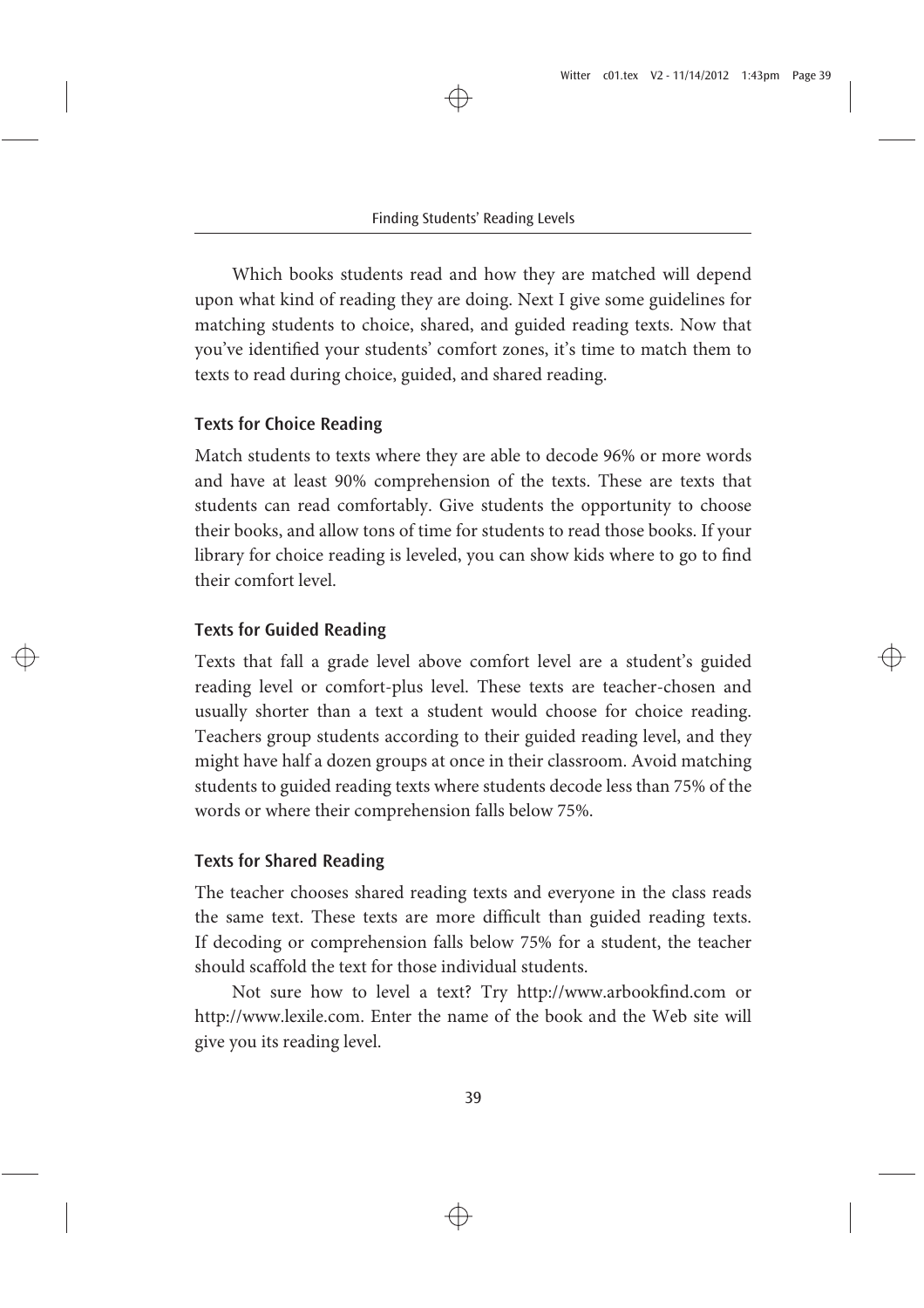#### Reading Without Limits  $\blacksquare$

# **CREATE AN ENVIRONMENT WHERE PEERS SUPPORT EACH OTHER'S DIFFERENCES**

Kids love videogames because they advance levels and moving up to the next level, while not easy, isn't impossible. The level of difficulty is just right to push kids to want to achieve more, in the same way that leveled reading gives students a myriad of texts at a harder level awaiting them. With students working with different reading levels, it's a reality that you will have students who might either feel self-conscious that their level is lower than others, or you might have students who tease kids who have a lower level than they do.

Here are some ways to anticipate those pitfalls and keep leveled reading fun.

#### **Post Growth**

Encourage growth mindset, a theory established by Stanford psychologist Carol Dweck. Growth mindset suggests that people develop their abilities through dedication and hard work. It also suggests that achievement is limited by encouraging fixed mindset. Fixed mindset is when people believe that skills are innate and not able to change.<sup>14</sup> Show leveled growth without posting original levels. Each time students grow a level they color in the chart. Or, to make it more of a team effort, save time for the class to track their progress by coloring in each of their teammate's progress whenever growth is achieved. During morning announcements, principals can celebrate growth and effort. *Juan advanced a reading level today. Let's give him five snaps!*A secondary school leader could say,*Agnieszka continues to try to learn as much as possible. She has embraced her challenges and has been especially receptive to critical feedback regarding how to improve her reading. I want to praise her for her continued love of learning in English class*.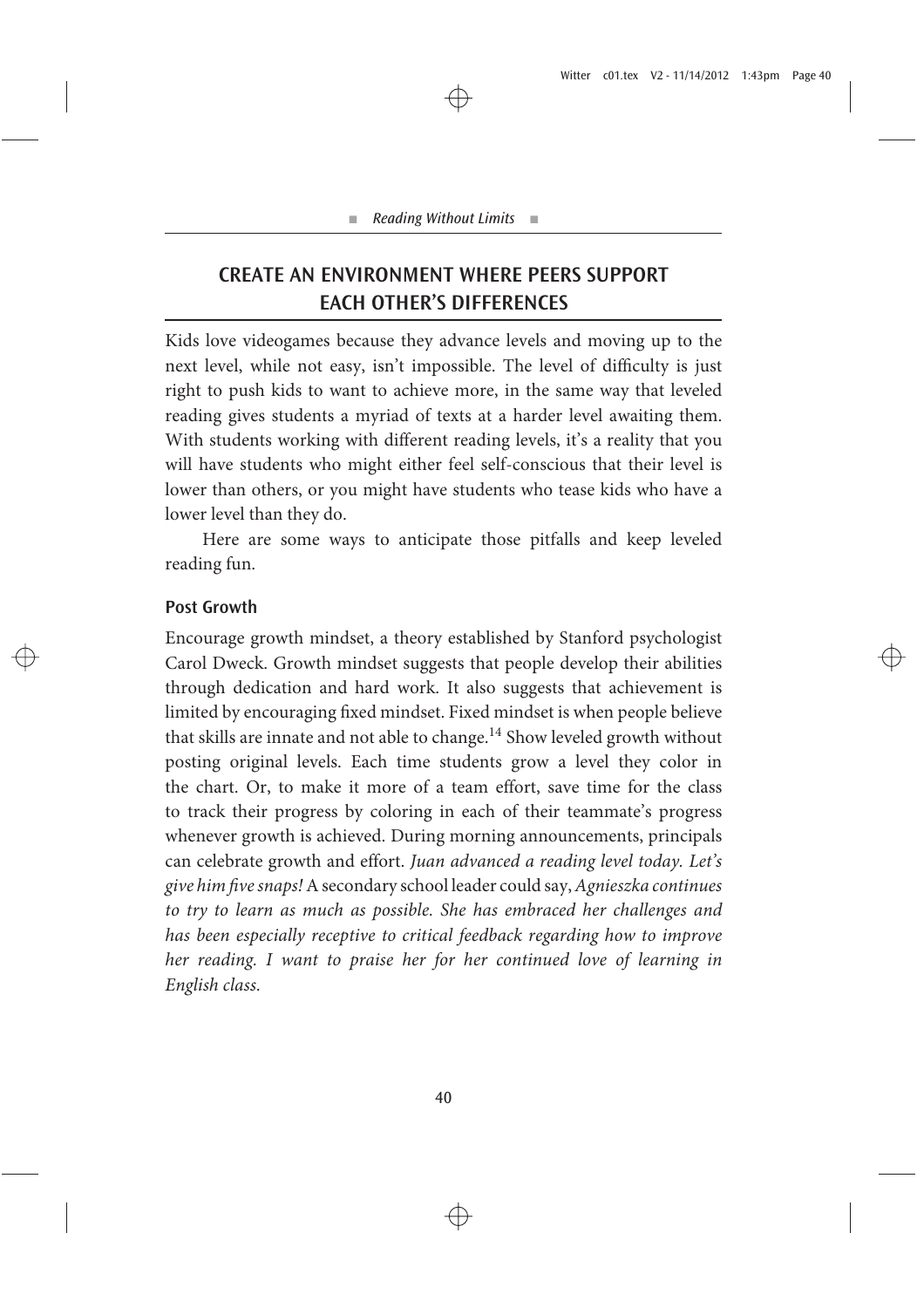#### **Build a Differentiated Community**

From the beginning of class, show that you are celebrating growth, not achievement. Lelac, a fifth and sixth grade reading teacher in Washington, DC, does an activity similar to the following. She posts the developmental leveled continuum (she uses the A–Z scale) in a circle around the room. She asks Shamar to stand under level L. As this activity is a simulation, it doesn't represent his real level. Lelac then tells the class that Shamar came in on level L, but he worked really hard during class. He started zooming up levels. By January he was level N (Shamar moves to that level). By June, he was level P (Shamar moves). Shamar ended up making a ton of growth. Then she does a different simulation with Shamar. She asks Shamar to stand under O. Shamar, who started class as a strong reader, didn't push himself. He kept reading similar books, and didn't want to read harder texts during shared or guided reading. By the end of the year, he only moved up to P (Shamar moved). Lelac then asks her class, ''Which student ended up ahead?'' With the class, she discusses that the first, hard-working student's habits would enable him to continue growing even after this year. As Lelac recounted, ''It is crucial for students to understand that they are in fact in a position of infinite power and potential, that they should feel inferior to nobody and be ashamed of nothing. If they work hard, they can and will come out on top.''

#### **Start with an Easy Book Unit**

If you haven't had the opportunity to determine reading levels, start the year with an "easy book unit" in elementary or middle school classrooms. Urge students to identify books that they think would be quick reads. For the first few weeks of school, students read upward of a dozen books. This helps build library routines because kids are moving at an accelerated pace. When the playing field becomes equalized during an easy book unit, there is less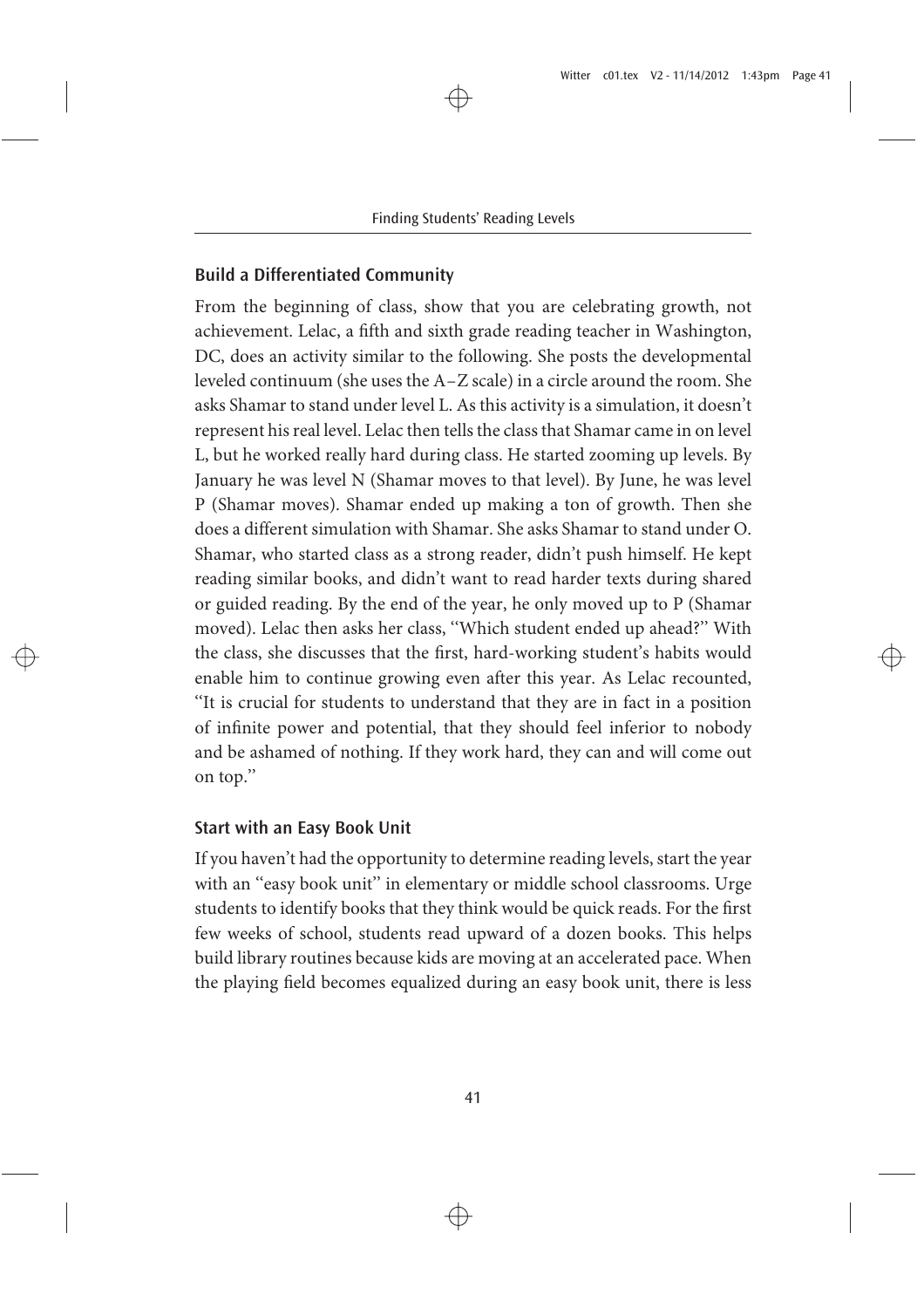stigma attached to reading levels later on, once you have the opportunity to administer reading inventories. I find this strategy effective for all grade levels, and it helps give you a little more time to administer reading inventories.

#### **Use Texts from All Levels**

During instruction, avoid using texts that are exclusively on grade level. There are rich resources within texts at all gradients. For instance, in the first grade book *Henry and Mudge*, the first page's text reads ''Henry and Mudge, a boy and his dog, are meant to be together. Most often they are, but not always.'' What a great text to teach understanding appositives! *Who's Henry? Who's Mudge? How do you know? Has anyone read this book before? Isn't it awesome?* Books at all levels are rich with teaching opportunities. If you are a secondary teacher, don't knock elementary texts and vice versa.

Once you figure out your students' reading levels, you are well on your way toward meeting the needs of all of your kids, including the Sofias in your classroom. Guess who just started high school, and who can read *A Wrinkle in Time*, no problem? Sofia advanced from level G to Z, a difference of seven grade levels, in three years and is well on her way to and through college.

#### **ADDITIONAL RESOURCES**

- 1. Sample inventories with several students reading on a range of levels and the notes that the teacher took
- 2. Fry Graph for Estimating Readability
- 3. Suggestions for how to set up a leveled library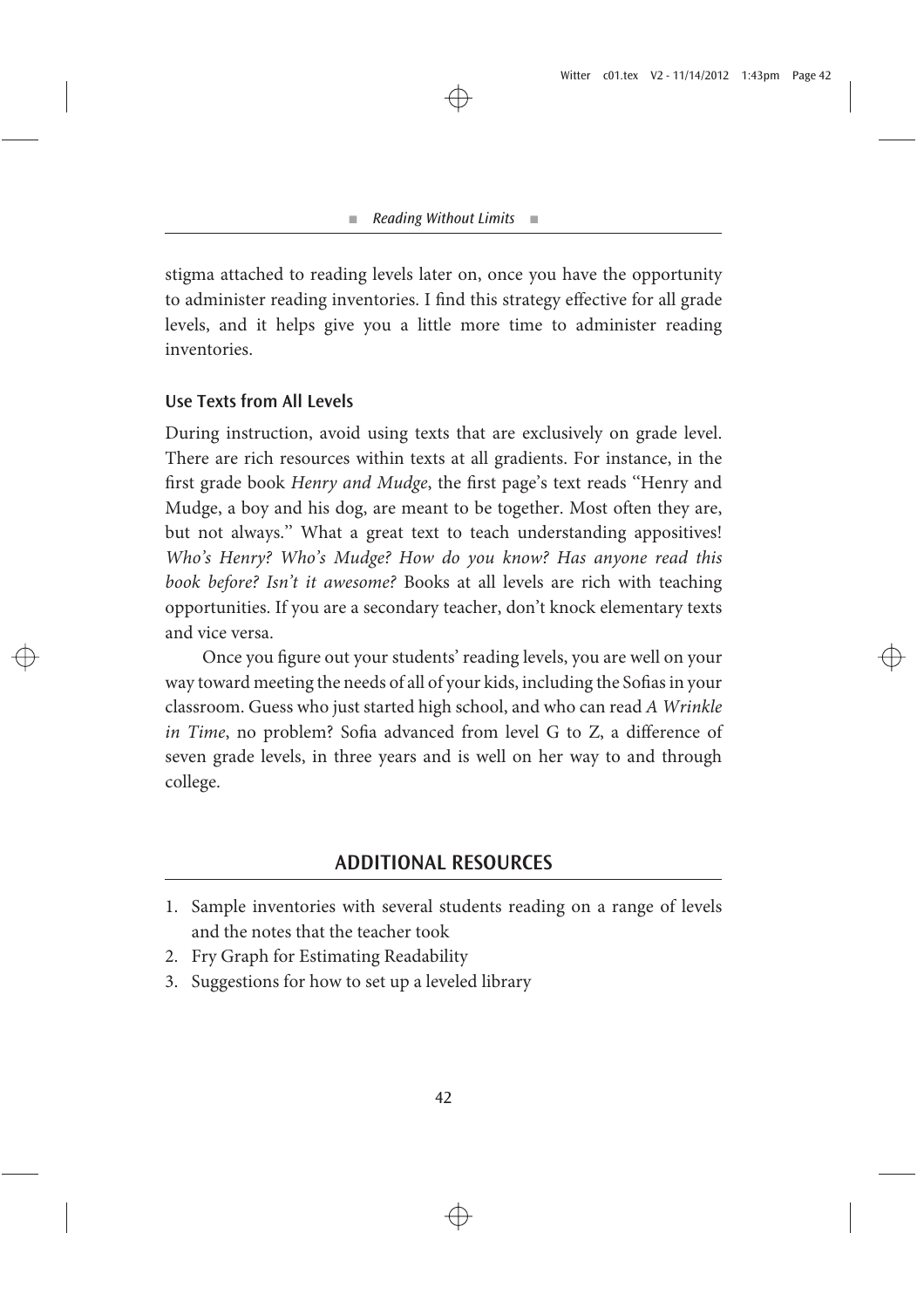$\oplus$ 

# Finding Students' Reading Levels

 $\bigoplus$ 

# **MILD, MEDIUM, SPICY NEXT-STEP SUGGESTIONS**

|                             | <b>Mild</b>                                                                                                                                                                                                      | <b>Medium</b>                                                                                                                                                                                                                                                                                                    | <b>Spicy</b>                                                                                                                                                                                                                                                                                                                                                                |
|-----------------------------|------------------------------------------------------------------------------------------------------------------------------------------------------------------------------------------------------------------|------------------------------------------------------------------------------------------------------------------------------------------------------------------------------------------------------------------------------------------------------------------------------------------------------------------|-----------------------------------------------------------------------------------------------------------------------------------------------------------------------------------------------------------------------------------------------------------------------------------------------------------------------------------------------------------------------------|
| Assessing<br><b>Readers</b> | Administer a whole<br>group inventory to<br>determine which<br>students are not<br>able to answer on<br>grade level<br>passages. Then pull<br>identified students<br>for additional<br>inventory<br>assessments. | Get your friends to<br>help! Show a<br>couple running<br>record videos and<br>teach your friends<br>the basics. Later,<br>match five kids per<br>friend. You just<br>finished a class!                                                                                                                           | Ask students to do<br>a think aloud as<br>they independently<br>read to show you<br>the thinking that is<br>happening in their<br>head as part of<br>their reading<br>inventory. Tell<br>students, "I want to<br>hear the thinking in<br>your head. Each<br>time you do a<br>reading strategy,<br>say it out loud."<br>Then evaluate<br>which strategies<br>they are using. |
| Peer<br>Support             | Nothing works<br>better than keepin'<br>it real. Share with<br>students your<br>concerns about<br>teasing from the<br>offset, and what<br>you do and don't<br>want to see.                                       | Celebrate texts<br>within all gradients<br>of difficulty. As you<br>keep a chart of<br>books you are<br>reading, make sure<br>to throw in books<br>at all levels and<br>sell the heck out of<br>them. Allow<br>students at higher<br>levels periodically<br>to check out a<br>high-interest<br>lower-level text. | Create progress<br>growth charts<br>rather than level<br>growth charts. At<br>the beginning of<br>the year, give each<br>student an end of<br>year grow goal two<br>or more grade<br>levels above where<br>they entered, and<br>chart progress.                                                                                                                             |

 $\overline{\mathcal{A}}$ 

 $\bigoplus$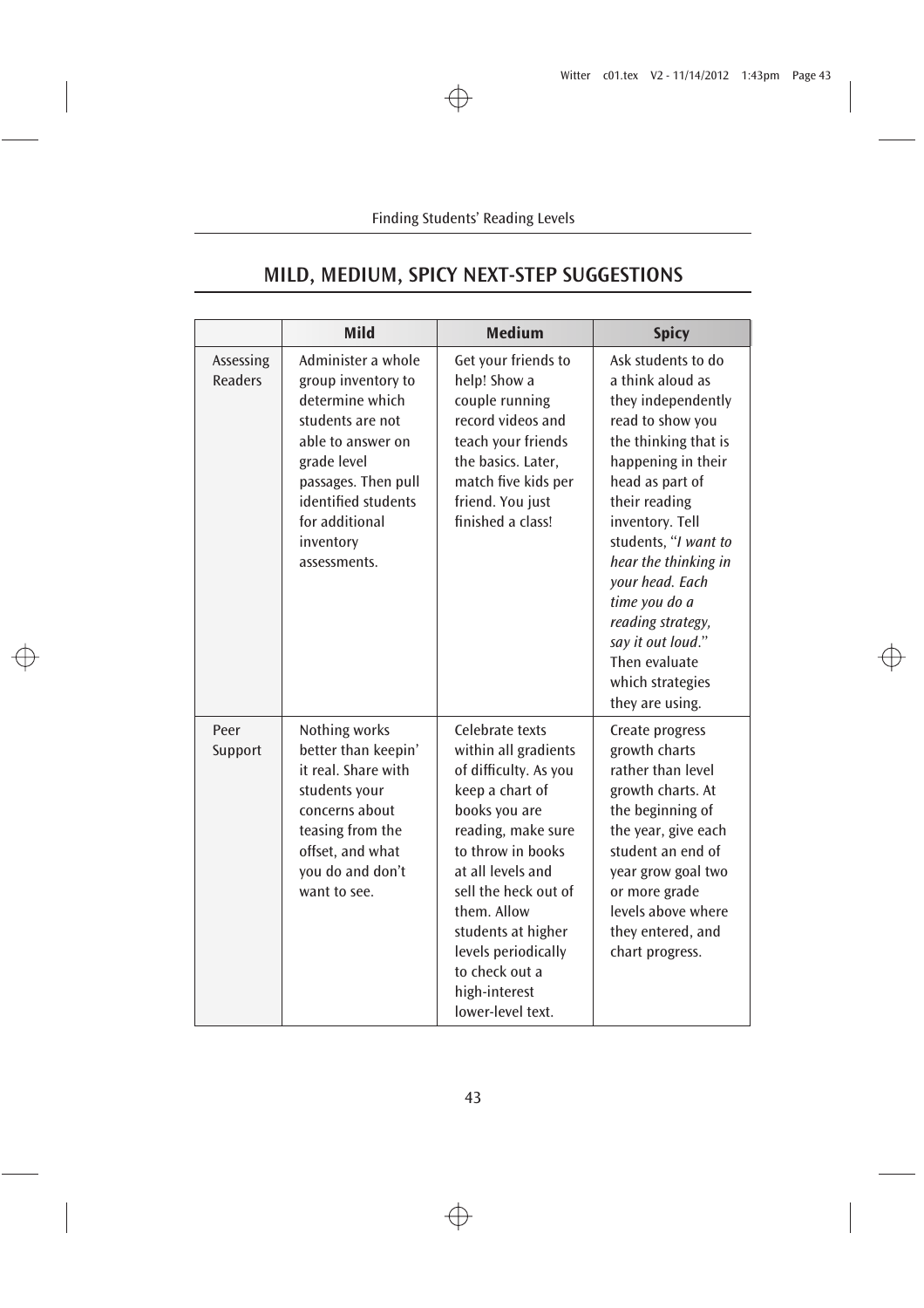# **SUGGESTED FURTHER READING FOR LEVELED READING**

- 1. *Guiding Readers and Writers* by Irene Fountas and Gay Su Pinnell
- 2. *Differentiated Reading Instruction* by Laura Robb
- 3. *Running Records for Classroom Teachers* by Marie M. Clay
- 4. *Qualitative Reading Inventory-5* by Lauren Leslie

# **KEEPIN' IT REAL**

Here are some problems that we faced when assessing students' reading levels. Address the pitfalls in advance and I hope they won't happen to you!

#### **Sneaking Harder Books**

Some teachers require students to read exclusively within their comfort level during choice reading. I wasn't that teacher, because if a kid was begging for a book, I let them read it. But, and this is a big but, monitor carefully. What you don't want is reluctant or struggling readers choosing a book on their frustration level and then getting stuck, discouraged, or starting the bad habit of fake reading. Continually check in and if it's not working out suggest a level-appropriate book with a similar theme. Another idea is to give kids some leeway by allowing students to read any level that they want once a month. Marie Clay says, "... there must be the opportunity for the child ... to pull himself up by his bootstraps: texts which allow him to practice and develop thefull range of strategieswhich he does control, and by problem-solving new challenges, reach out beyond that present control" (Clay, p. 215).<sup>15</sup> Therefore, don't be too strict in regards to kids ''sneaking'' harder books.

#### **Teacher Language Around Levels**

Be mindful of your language when referencing levels in the classroom. Avoid language like, *Don't read this book because it's too hard for you* or *Is this book above your level? Put it down and get a book on your level*. Try more kid-friendly, growth-mindset language like, *I think that the books in the green baskets are going to make you feel like a strong reader. Find one*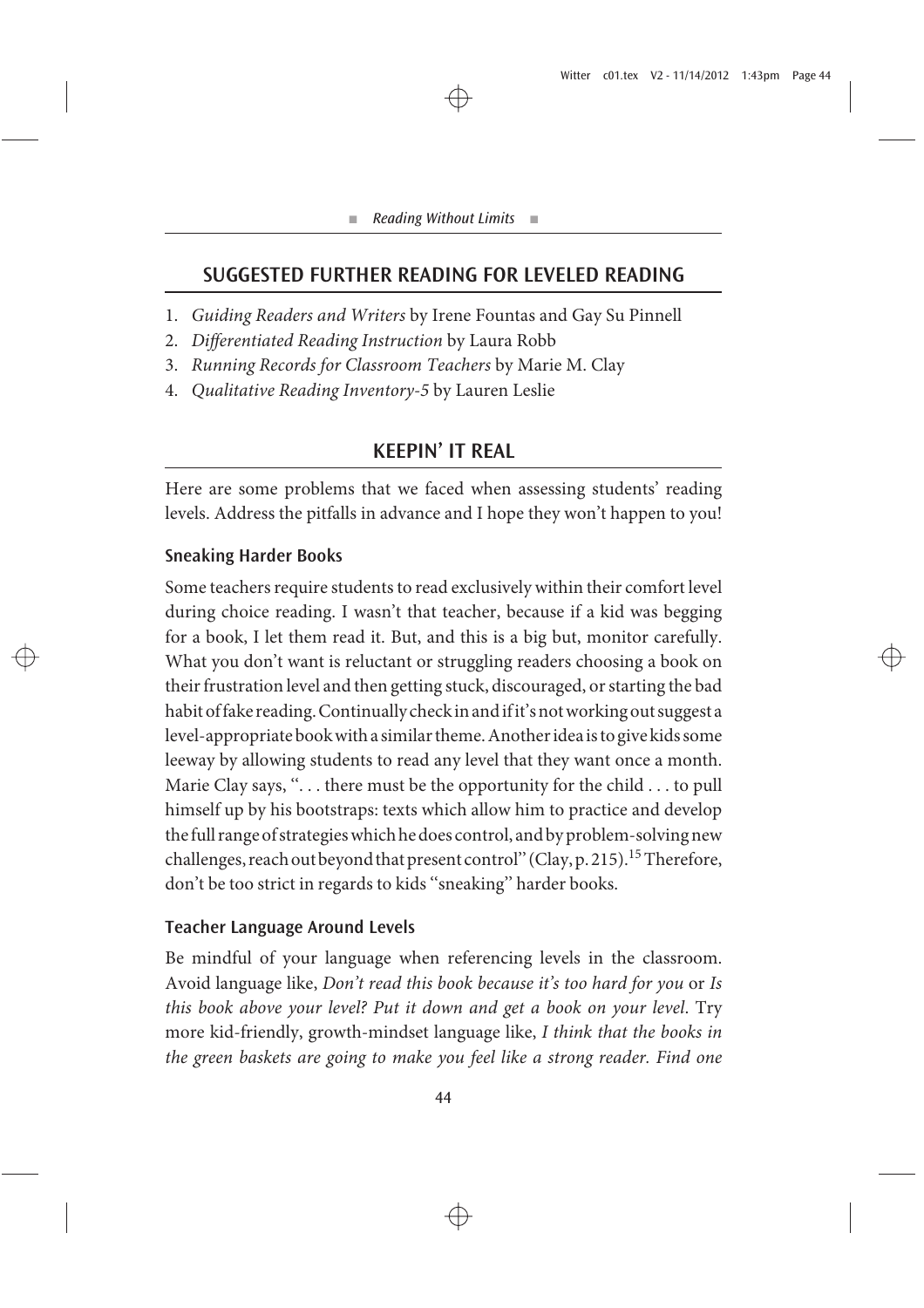*that you are interested in*. Or, *Is this book a little confusing? See if you can find a book in the \_\_\_\_\_\_\_\_ basket with a similar theme*.

#### **Order Lots of Lower Reading Level Books**

Middle and high schools must order first and second grade level books. Many adolescents are reading in that range. Kids who read books within that range read a lot more books than kids who read books in higher book bands because the books are shorter with larger font. I am currently working with high school boys who are sixteen to eighteen years old, and of those boys, 20% are reading below a second grade level. I find myself doubling the number of books in the first and second grade range each year when I purchase books for libraries. Kids can read upward of two a day.

#### **''Baby Books'' + Big Kids**

Although I've never experienced this first hand, some teachers who work with high school students notice disengagement when older readers are assessed using lower-level passages that have juvenile topics. If that's the case, consider supplementing your books with high-interest, lower-level books that are produced by literacy companies targeting that market. For instance, companies produce short texts that are on a first grade level with topics that interest upper middle and high school students. Capstone Press produces nonfiction readers on a similar readability range that should interest students through high school. Or consider writing a grant for e-readers. Then download a range of books onto each tablet. E-readers provide anonymity if students are self-conscious of their levels.

### **FOR COACHES AND SCHOOL LEADERS**

#### **Time for Assessments**

Provide time for teachers so that they can assess reading levels. Consider changing the schedule so secondary teachers have the day ''off'' to pull kids to assess. Or cover your teachers' classes for the day for the same purpose.